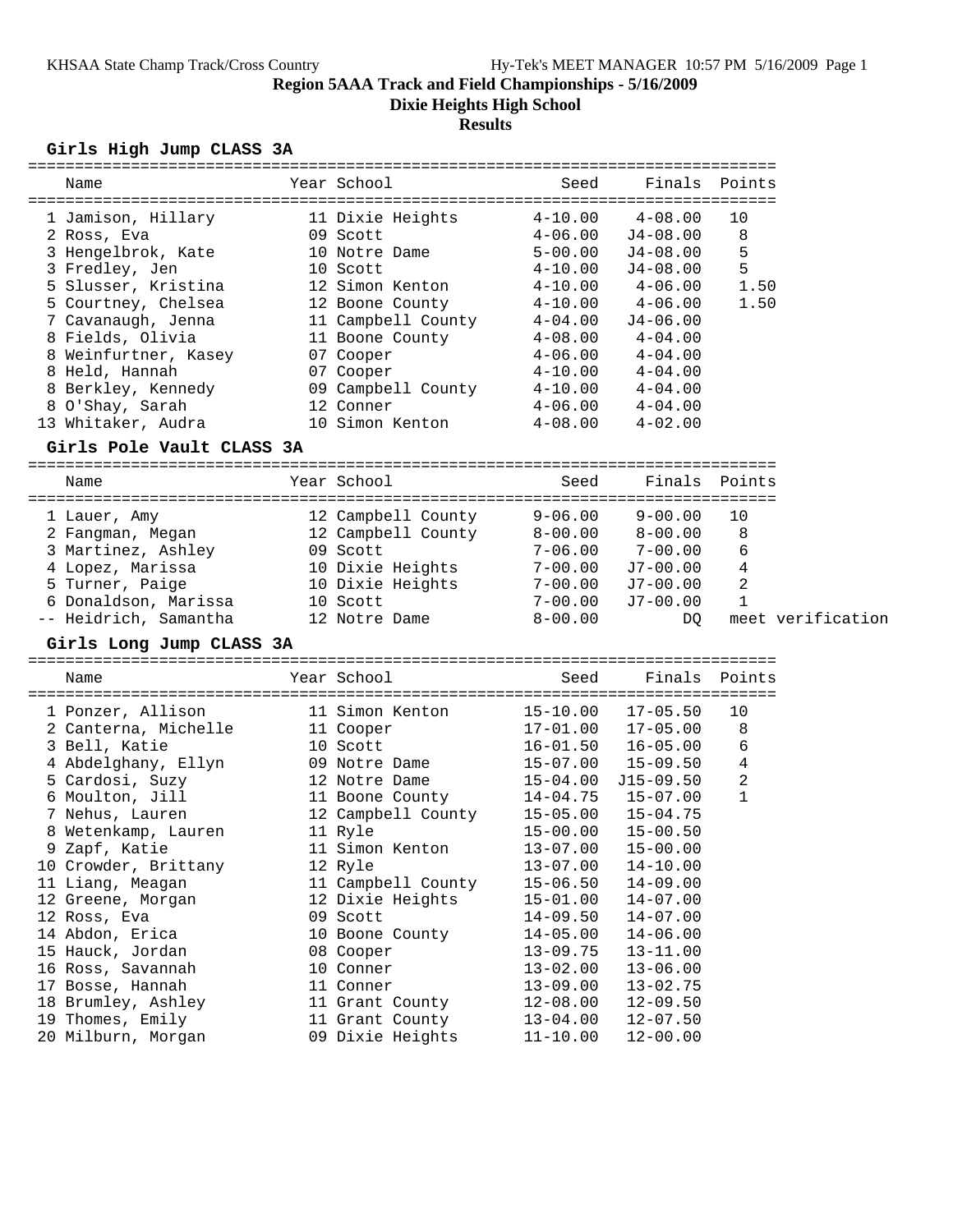**Dixie Heights High School**

# **Results**

## **Girls Triple Jump CLASS 3A**

| Name                                   | Year School                           | Seed         | Finals Points                |                |
|----------------------------------------|---------------------------------------|--------------|------------------------------|----------------|
|                                        |                                       |              |                              |                |
| 1 Berkley, Kennedy                     | 09 Campbell County                    | $32 - 06.00$ | $32 - 03.50$                 | 10             |
| 2 Courtney, Chelsea                    | 12 Boone County                       | $32 - 02.50$ | $32 - 01.50$                 | 8              |
| 3 Wetenkamp, Lauren                    | 11 Ryle                               | $31 - 10.00$ | $31 - 05.00$                 | 6              |
| 4 Moulton, Jill                        | 11 Boone County                       | $31 - 04.50$ | $31 - 04.00$                 | 4              |
| 5 Nehus, Lauren                        | 12 Campbell County                    | $31 - 08.00$ | $31 - 02.00$                 | $\overline{a}$ |
| 6 Williams, Scooby                     | 11 Ryle                               | $30 - 00.00$ | $31 - 01.00$                 | $\mathbf{1}$   |
| 7 Slusser, Kristina                    | 12 Simon Kenton                       | $32 - 05.00$ | $31 - 00.50$                 |                |
| 8 Fredley, Jen                         | 10 Scott                              | $29 - 03.50$ | $30 - 04.75$                 |                |
| 9 Zapf, Katie                          | 11 Simon Kenton                       | $29 - 09.25$ | $30 - 03.00$                 |                |
| 10 Schmoll, Leighanne                  | 11 Cooper                             | $29 - 06.00$ | $30 - 00.00$                 |                |
| 11 Greene, Morgan                      | 12 Dixie Heights                      | $30 - 05.00$ | $29 - 11.50$                 |                |
| 12 Ross, Savannah                      | 10 Conner                             | $29 - 06.00$ | $29 - 02.50$                 |                |
| 13 Thomes, Emily                       | 11 Grant County                       | $29 - 07.00$ | $29 - 00.00$                 |                |
| 14 Brumley, Ashley                     | 11 Grant County                       | $26 - 11.00$ | $25 - 08.00$                 |                |
| -- Deaton, Brandy                      | 10 Cooper                             | $28 - 03.25$ | ΝD                           |                |
| -- Koch, Melissa                       | 10 Notre Dame                         | $26 - 00.00$ | ND                           |                |
| Girls Shot Put CLASS 3A                |                                       |              |                              |                |
| Name                                   | Year School                           | Seed         | Finals                       | Points         |
|                                        |                                       |              |                              |                |
| 1 Proffitt, Stephanie                  | 12 Simon Kenton                       | $36 - 00.50$ | $34 - 00.00$                 | 10             |
| 2 Albanese, Judy                       | 12 Notre Dame                         | $33 - 04.00$ | $33 - 02.50$                 | 8              |
| 3 Williams, Scooby                     | 11 Ryle                               | $33 - 07.00$ | $32 - 01.50$                 | 6              |
| 4 Lehkamp, Jenna                       | 10 Scott                              | $33 - 10.00$ | $31 - 06.00$                 | 4              |
| 5 Fangman, Megan                       | 12 Campbell County                    | $30 - 06.00$ | $30 - 04.00$                 | 2              |
| 6 Roell, Samantha                      | 11 Campbell County                    | $26 - 11.00$ | $28 - 08.00$                 | 1              |
| 7 Morgan, Shelly                       | 11 Boone County                       | $25 - 05.00$ | $26 - 00.00$                 |                |
| 8 Woolum, Kristen                      | 10 Scott                              | $26 - 05.50$ | $24 - 11.00$                 |                |
| 9 Rozanski, Kelsey                     | 11 Notre Dame                         | $23 - 04.00$ | $24 - 01.50$                 |                |
| 10 McDaniels, Caitlyn                  | 12 Dixie Heights                      | $26 - 03.50$ | $24 - 00.50$                 |                |
| 11 Finkelstein, Rachel                 | 10 Ryle                               | $26 - 04.00$ | $23 - 04.00$                 |                |
| 12 Boden, Rebecca                      | 09 Conner                             |              | $22 - 03.00$                 |                |
| 13 Brumley, Brittany                   | 11 Grant County                       | $24 - 05.00$ | $21 - 09.50$                 |                |
| 14 Farnkopf, Emily                     | 09 Cooper                             | $23 - 10.25$ | $21 - 07.00$                 |                |
| 15 Baker, Shelby                       | 09 Cooper                             | $22 - 07.00$ | $21 - 06.00$                 |                |
| 16 Karr, Tara                          | 10 Boone County                       | $22 - 00.00$ | $20 - 05.00$                 |                |
| 17 Cook, Briana                        | 11 Dixie Heights                      | $23 - 06.00$ | $20 - 01.00$                 |                |
| Girls Discus Throw CLASS 3A            |                                       |              |                              |                |
|                                        |                                       |              |                              |                |
| Name                                   | Year School<br>---------------------- | Seed         | Finals                       | Points         |
| 1 Albanese, Judy                       | 12 Notre Dame                         | $114 - 03$   | =======<br>$= - -$<br>115-06 | ======<br>10   |
| 2 Proffitt, Stephanie                  | 12 Simon Kenton                       | $103 - 09$   | $106 - 00$                   | 8              |
|                                        |                                       | $101 - 01$   | $97 - 00.25$                 | 6              |
| 3 Williams, Scooby<br>4 Morgan, Shelly | 11 Ryle                               | $95 - 07$    | $87 - 11$                    | 4              |
|                                        | 11 Boone County<br>12 Campbell County | $80 - 02$    | $82 - 08$                    | 2              |
| 5 Fangman, Megan<br>6 Schraer, Brianna | 09 Campbell County                    | $82 - 06$    | $80 - 08$                    | 1              |
|                                        |                                       |              |                              |                |
| 7 Finke, Trisha<br>8 Johnson, Liz      | 10 Cooper                             | $81 - 06$    | $80 - 03$                    |                |
|                                        | 10 Ryle                               | $83 - 01$    | $73 - 03$                    |                |
| 9 Karr, Tara                           | 10 Boone County                       | $70 - 00$    | $70 - 05$                    |                |
| 10 McDaniels, Caitlyn                  | 12 Dixie Heights                      | $69 - 02$    | 66-07                        |                |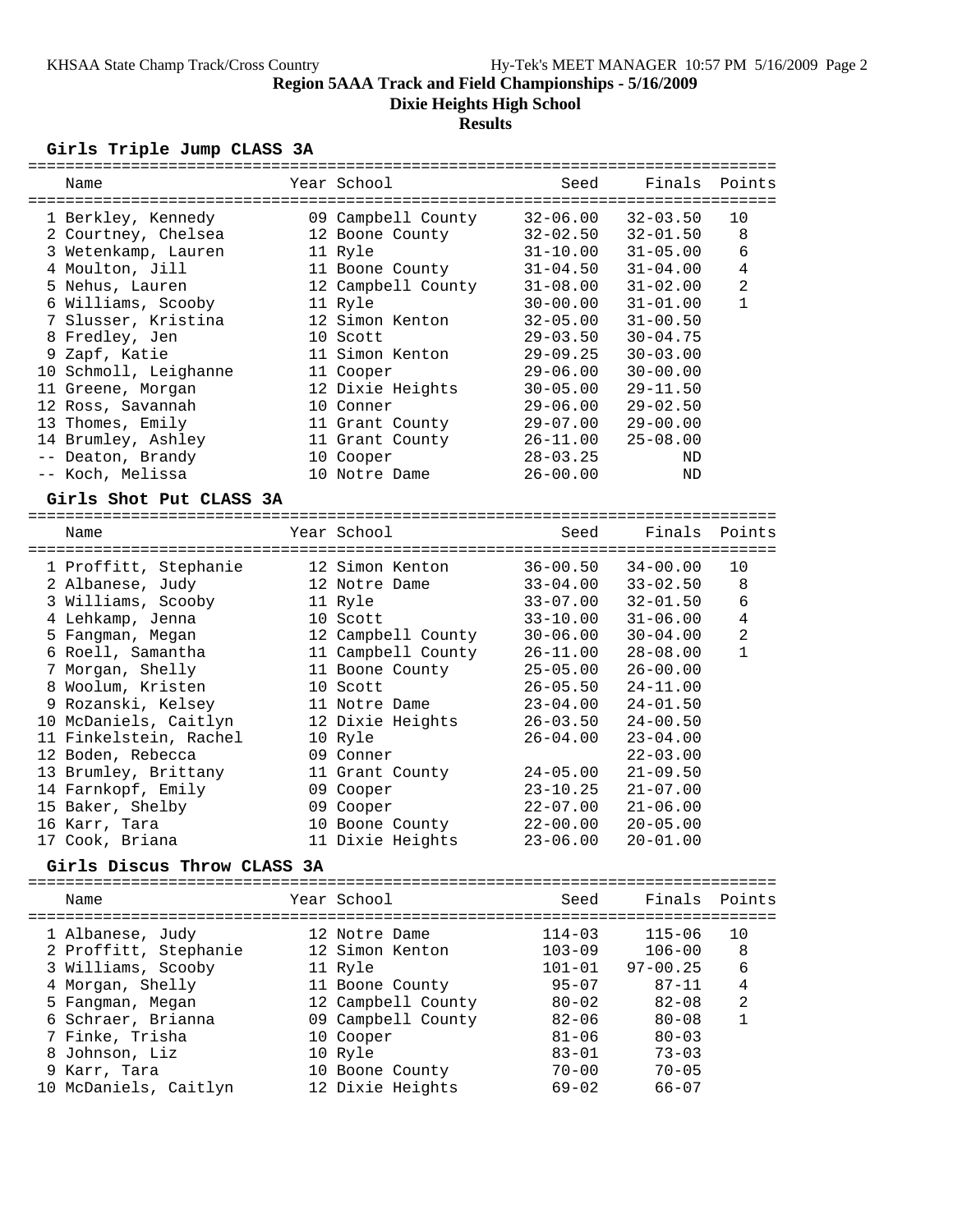**Dixie Heights High School**

#### **Results**

#### **....Girls Discus Throw CLASS 3A**

| 11 Lehkamp, Jenna    | 10 Scott         | $81 - 00$ | $63 - 11$ |
|----------------------|------------------|-----------|-----------|
| 12 Rozanski, Kelsey  | 11 Notre Dame    | $64 - 08$ | $63 - 06$ |
| 13 Brumley, Brittany | 11 Grant County  | $64 - 07$ | $59 - 08$ |
| 14 Woolum, Kristen   | 10 Scott         | $70 - 02$ | $56 - 00$ |
| 15 Cook, Briana      | 11 Dixie Heights | $60 - 05$ | $55 - 07$ |
| 16 Farnkopf, Emily   | 09 Cooper        |           | $51 - 00$ |
| 17 Boden, Rebecca    | 09 Conner        | $56 - 08$ | $45 - 01$ |

#### **Boys High Jump CLASS 3A**

================================================================================

| Name              | Year School        | Seed        | Finals Points |                |
|-------------------|--------------------|-------------|---------------|----------------|
| 1 Ross, Kevin     | 12 Scott           | $6 - 04.00$ | $6 - 04.00$   | 10             |
| 2 Fancher, Bud    | 12 Conner          | $6 - 04.00$ | $6 - 02.00$   | 7              |
| 2 Spalding, Cory  | 12 Boone County    | 6-00.00     | $6 - 02.00$   | 7              |
| 4 Gulla, Frank    | 12 Conner          | $5 - 10.00$ | $5 - 08.00$   | 4              |
| 5 Kramer, A J     | 12 Dixie Heights   | $5 - 02.00$ | $5 - 06.00$   | $\overline{2}$ |
| 6 Stockdill, Ryan | 12 Ryle            | $5 - 10.00$ | J5-06.00      | 1              |
| 7 Huntley, Jeff   | 10 Ryle            | $5 - 08.00$ | $J5-06.00$    |                |
| 8 Centner, Matt   | 12 Dixie Heights   | $5 - 06.00$ | $5 - 04.00$   |                |
| 8 Burgess, Josh   | 10 Boone County    | $5 - 06.00$ | $5 - 04.00$   |                |
| 8 Winkler, Ryan   | 10 Simon Kenton    | $5 - 06.00$ | $5 - 04.00$   |                |
| 8 Kees, Madison   | 12 Scott           | $6 - 00.00$ | $5 - 04.00$   |                |
| 8 Porter, Chris   | 12 Campbell County | $5 - 04.00$ | $5 - 04.00$   |                |
| 8 Boehm, Alex     | 11 Campbell County | $5 - 02.00$ | $5 - 04.00$   |                |
| 14 Dietz, Ian     | 11 Simon Kenton    | $5 - 02.00$ | $5 - 02.00$   |                |

#### **Boys Pole Vault CLASS 3A**

| Name                                                                 | Year School                                                                      | Seed                                                        | Finals Points                                               |                    |
|----------------------------------------------------------------------|----------------------------------------------------------------------------------|-------------------------------------------------------------|-------------------------------------------------------------|--------------------|
| 1 Long, Doug<br>2 Long, Drew<br>3 Sikra, Chris<br>4 Wheeler, Michael | 10 Campbell County<br>12 Campbell County<br>10 Dixie Heights<br>10 Dixie Heights | $11 - 06.00$<br>$12 - 00.00$<br>$10 - 00.00$<br>$8 - 06.00$ | $11 - 00.00$<br>$10 - 06.00$<br>$10 - 00.00$<br>$9 - 06.00$ | 1 O<br>8<br>6<br>4 |

#### **Boys Long Jump CLASS 3A**

| Name               | Year School        | Seed         | Finals Points |    |
|--------------------|--------------------|--------------|---------------|----|
| 1 Gulla, Frank     | 12 Conner          | $20 - 00.00$ | $20 - 03.00$  | 10 |
| 2 Lyon, Aaron      | 10 Campbell County | $19 - 02.00$ | $20 - 00.00$  | 8  |
| 3 Ferquson, Cody   | 12 Ryle            | $20 - 09.00$ | $19 - 11.00$  | 6  |
| 4 Fancher, Bud     | 12 Conner          | $19 - 03.00$ | $19 - 07.00$  | 4  |
| 5 Ross, Kevin      | 12 Scott           | $19 - 06.00$ | $19 - 04.25$  | 2  |
| 6 Lamping, Josh    | 12 Ryle            | $19 - 09.00$ | $19 - 04.00$  |    |
| 7 Brown, Nik       | 11 Simon Kenton    | 17-07.50     | $18 - 07.50$  |    |
| 8 Creamer, Adam    | 12 Dixie Heights   | 17-10.50     | $18 - 05.50$  |    |
| 9 Jones, Luke      | 11 Simon Kenton    | $17 - 08.50$ | $18 - 05.00$  |    |
| 10 McGarr, John    | 11 Boone County    | $17 - 10.00$ | $18 - 03.75$  |    |
| 11 Blevins, Joseph | 09 Cooper          | $17 - 11.00$ | $17 - 08.00$  |    |
| 12 Hornsby, Ted    | 12 Campbell County | $16 - 10.50$ | $17 - 05.00$  |    |
| 13 Smith, Tanner   | 10 Boone County    | $17 - 10.00$ | $17 - 04.00$  |    |
| 14 Schuchter, Kyle | 10 Dixie Heights   | 16-02.00     | $14 - 02.00$  |    |
| 15 Ryan, Chris     | 09 Grant County    | 15-08.50     | $13 - 02.00$  |    |
|                    |                    |              |               |    |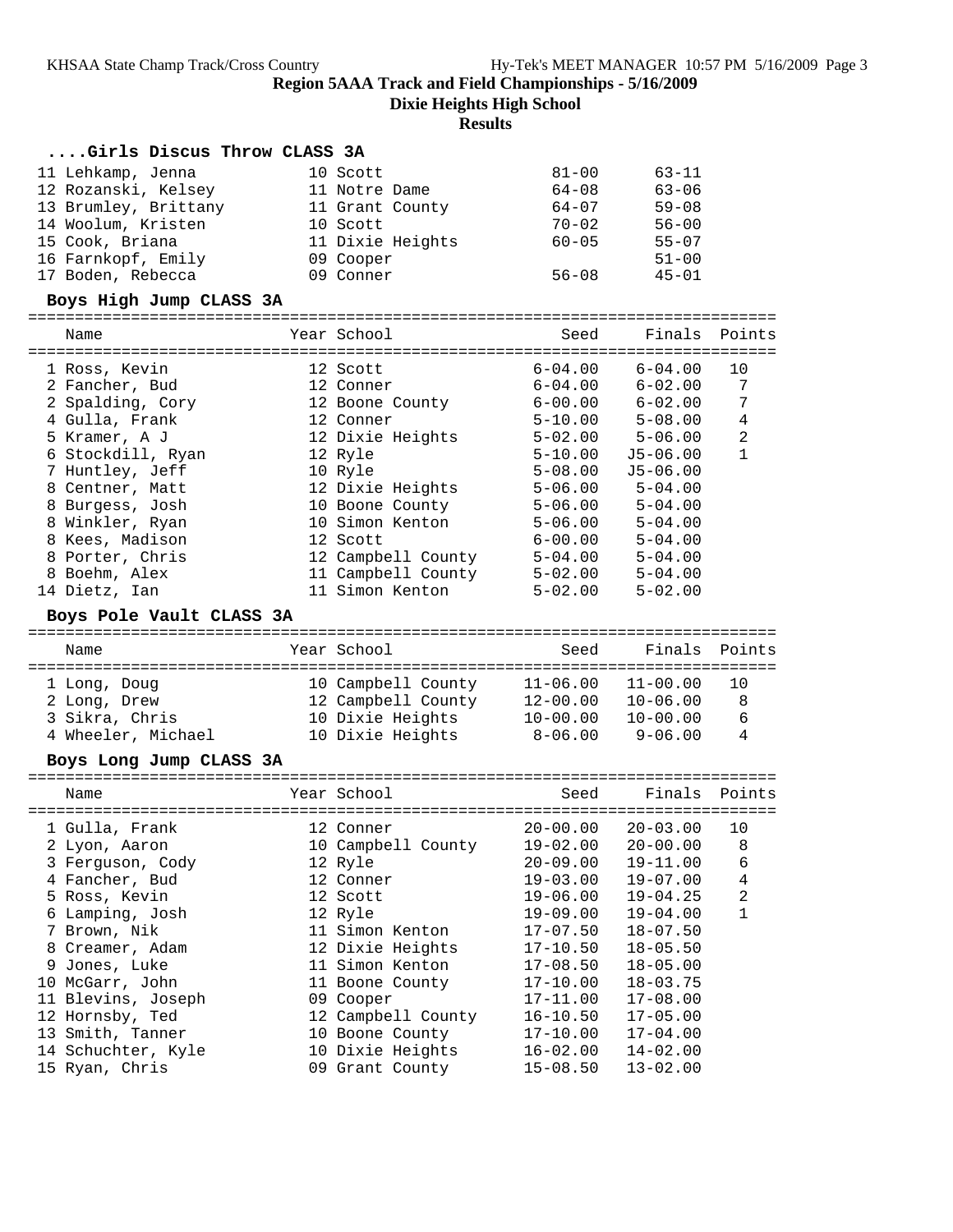**Dixie Heights High School**

#### **Results**

#### **Boys Triple Jump CLASS 3A**

| Name                   | Year School        | Seed           | Finals Points |                |  |  |  |  |
|------------------------|--------------------|----------------|---------------|----------------|--|--|--|--|
|                        |                    |                |               |                |  |  |  |  |
| 1 Powell, Sage         | 10 Simon Kenton    | 42-08.00       | $43 - 09.00$  | 10             |  |  |  |  |
| 2 Fancher, Bud         | 12 Conner          | 41-10.00       | $41 - 03.50$  | 8              |  |  |  |  |
| 3 Gulla, Frank         | 12 Conner          | $40 - 11.00$   | $40 - 07.00$  | 6              |  |  |  |  |
| 4 Lamping, Josh        | 12 Ryle            | $39 - 02.50$   | $39 - 10.00$  | 4              |  |  |  |  |
| 5 McGarr, John         | 11 Boone County    | $37 - 06.00$   | $38 - 10.00$  | $\overline{2}$ |  |  |  |  |
| 6 Brown, Nik           | 11 Simon Kenton    | $39 - 09.00$   | $38 - 06.00$  | $\mathbf 1$    |  |  |  |  |
| 7 Stoller, Nick        | 10 Boone County    | $38 - 07.00$   | $37 - 04.00$  |                |  |  |  |  |
| 8 Lyon, Aaron          | 10 Campbell County | $38 - 08.00$   | $36 - 09.50$  |                |  |  |  |  |
| 9 Kuper, Mike          | 12 Campbell County | $35 - 00.00$   | $34 - 09.50$  |                |  |  |  |  |
| 10 Blevins, Joseph     | 09 Cooper          | $34 - 01$ , 25 | $34 - 06.00$  |                |  |  |  |  |
| 11 Schuchter, Kyle     | 10 Dixie Heights   | 32-00.00       | $31 - 02.00$  |                |  |  |  |  |
| 12 Abbott, Aaron       | 10 Cooper          | 32-02.00       | $30 - 10.50$  |                |  |  |  |  |
| Boys Shot Put CLASS 3A |                    |                |               |                |  |  |  |  |
|                        |                    |                |               |                |  |  |  |  |
| Name                   | Year School        | Seed           | Finals        | Points         |  |  |  |  |

#### ================================================================================ 1 Lay, Andy 12 Campbell County 45-10.50 45-01.00 10 2 Zajac, Stan 12 Dixie Heights 42-08.50 43-08.50 8 3 Hansel, Jordon 11 Simon Kenton 44-02.50 43-03.50 6 4 Boden, Anthony 11 Conner 37-11.00 38-10.00 4 5 Zumdick, Stephen 11 Dixie Heights 38-10.00 38-07.50 2 6 Seiter, Kevin 11 Boone County 39-00.00 38-06.50 1 7 Piccirillo, Derek 11 Simon Kenton 39-06.00 37-11.00 8 Perrin, Zach 11 Conner 37-06.00 9 Harris, Ryan 11 Campbell County 40-09.00 37-05.50 10 Eagler, Zac 12 Boone County 36-07.00 35-03.50 11 Teepen, Tanner 10 Ryle 35-08.00 35-02.50 12 Delaney, Logan 10 Ryle 34-00.00 32-03.00 13 Berry, Brett 11 Cooper 32-10.50 30-10.00 14 Cox, Joshua 12 Cooper 33-01.75 30-06.50 15 Rinken, Nick 11 Scott 29-06.00 27-11.00

#### **Boys Discus Throw CLASS 3A**

| Name                | Year School        | Seed       | Finals Points |                |
|---------------------|--------------------|------------|---------------|----------------|
| 1 Lay, Andy         | 12 Campbell County | $143 - 05$ | 142-03        | 10             |
| 2 Hansel, Jordon    | 11 Simon Kenton    | $129 - 09$ | $136 - 03$    | 8              |
| 3 Piccirillo, Derek | 11 Simon Kenton    | $119 - 10$ | $126 - 07$    | 6              |
| 4 Zumdick, Stephen  | 11 Dixie Heights   | $115 - 01$ | $106 - 07$    | 4              |
| 5 McLelland, Eric   | 11 Boone County    | 15-11.50   | $103 - 07$    | $\overline{2}$ |
| 6 Sunderhaus, Adam  | 11 Boone County    | $107 - 00$ | $103 - 00$    | 1              |
| 7 Harris, Ryan      | 11 Campbell County | $114 - 05$ | $99 - 11$     |                |
| 8 Zajac, Stan       | 12 Dixie Heights   | $113 - 01$ | $95 - 04$     |                |
| 9 Doermann, Mark    | 11 Conner          | $100 - 05$ | $92 - 06$     |                |
| 10 Teepen, Tanner   | 10 Ryle            | $93 - 06$  | $92 - 01$     |                |
| 11 Arnett, Zach     | 12 Ryle            | $112 - 06$ | $90 - 05$     |                |
| 12 Spears, John     | 09 Conner          | $89 - 10$  | $86 - 09$     |                |
| 13 Cox, Joshua      | 12 Cooper          | 77-06      | $70 - 11$     |                |
| 14 Berry, Brett     | 11 Cooper          | $77 - 05$  | $66 - 10$     |                |
| 15 Groeschen, Jake  | 8 Scott            | $63 - 06$  | $64 - 07$     |                |
|                     |                    |            |               |                |